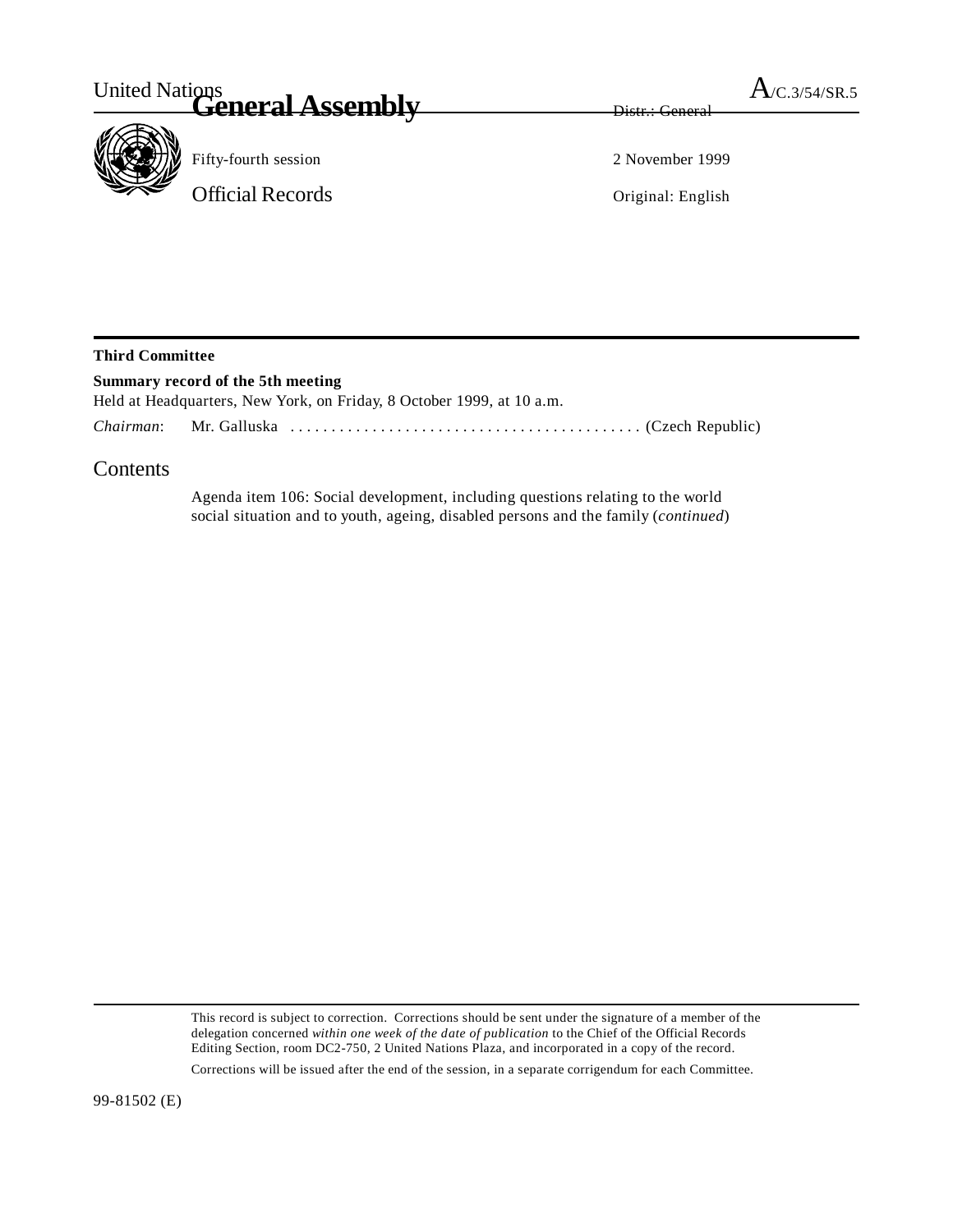*The meeting was called to order at 10.05 a.m.*

**Agenda item 106: Social development, including questions relating to the world social situation and to youth, ageing, disabled persons and the family** (*continued*) (A/54/56, 57, 59, 61 and Corr.1, 62, A/54/66-E/1999/6, A/54/98, A/54/128-E/1999/70, A/54/256, 268 and 388; A/C.3/54/L.2)

1. **Mr. Howell** (International Labour Organization) said that central to the mandate of the International Labour Organization (ILO) was a commitment to social development that went hand in hand with economic advance. ILO was working to combat poverty everywhere by promoting job creation. In November 1999, it would be hosting international consultations on the theme of promoting full, productive and freely chosen employment. In addition, it would be holding the Second ILO Enterprise Forum, with the participation of many business leaders.

2. With the adoption by the International Labour Conference in 1998 of the Declaration on Fundamental Principles and Rights at Work, ILO member States had demonstrated their desire to promote, realize and respect freedom of association, the right to collective bargaining, the abolition of forced labour and child labour, and the elimination of discrimination in employment. The Organization's commitment to social development had also been reflected in the launching of priority programmes to address its four strategic objectives, namely, the promotion and realization of fundamental rights at work, the improvement of opportunities for women and men to secure decent jobs and incomes, the enhancement of social protection, and the strengthening of tripartism and social dialogue.

3. In 1998, the International Labour Conference had called on member States to adopt balanced economic growth strategies, increase spending on education and develop innovative programmes aimed at, *inter alia*, promoting enterprise among young people to combat high youth unemployment and unemployment among disabled persons and members of ethnic minorities. In particular, ILO had been closely involved in promoting the youth employment aims of the World Programme of Action for Youth to the Year 2000 and Beyond. It had also played an active role in the World Conference of Ministers Responsible for Youth (Lisbon 1998) and the United Nations World Youth Forum.

4. ILO Recommendation No. 162 (1980) concerning Older Workers set out measures aimed at protecting the

right of older persons to equal treatment in the workplace. The current International Year of Older Persons was an opportunity to consider how older workers adapted to new skills, whether early retirement should be used as a tool for alleviating youth unemployment and the social-security budgeting implications of such a policy; and what longterm social-security arrangements should be in place for older persons at the end of their working lives. ILO encouraged employment policies based on economic growth, enhanced opportunities for lifelong learning and training, flexible job planning to extend working lives, and innovative and sustainable social security and pension policies.

5. In furtherance of the aims of the World Programme of Action concerning disabled persons, ILO was seeking to equalize employment opportunities for persons with disabilities, by advising member States on developing appropriate legislative and institutional frameworks based on its Conventions, building a supportive environment for the social and economic integration of disabled persons, as well as a code of practice on managing disability and related matters in the workplace.

6. ILO was working in ever closer collaboration with other bodies of the United Nations system in preparing for the special session of the General Assembly in 2000 for an overall review and appraisal of the implementation of the outcome of the World Summit for Social Development. It had also played the leading role in the preparations for the high-level segment of the Economic and Social Council in 1999 on the role of employment and work in poverty eradication: the empowerment and advancement of women. Those themes, and the global challenges they represented, were among the ILO operational priorities.

7. **Mr. Hudson** (Australia) said that, as the first youth representative to be included in Australia's delegation to the General Assembly, he would focus on youth participation and representation in the United Nations and the international community, which remained less than universally accepted.

8. Persons aged 25 and under constituted 60 per cent of the global population. Their full and effective participation in society and decision-making was the most fundamental aspect of the World Programme of Action for Youth to the Year 2000 and Beyond. In many parts of the world, however, young people were excluded from participation in the decisions that influenced their lives, thus contributing to their alienation from society. Youth participation in policy- and decision-making was also important because it could lead to fresh approaches and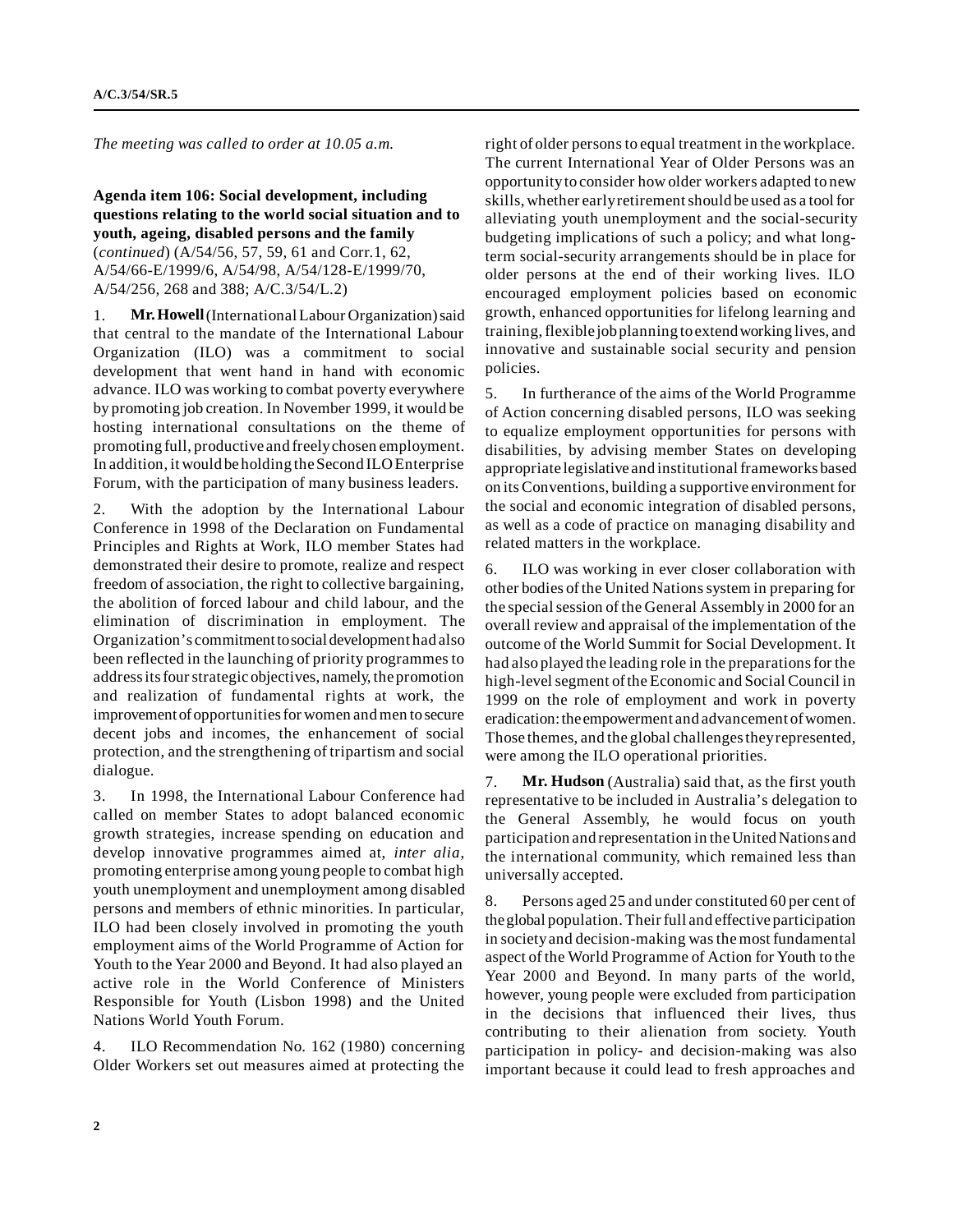new workable solutions to youth problems. In such areas as health care and drug prevention, the participation of young people in designing, implementing and evaluating programmes was not only a matter of equity but added relevance for the target group.

9. The Australian Government was committed to communicating directly with young people on issues that concerned them. For that purpose, it was developing a programme entitled "Voices of Youth" and it recently created a national youth round table consisting of 50 young Australians from diverse backgrounds who met twice a year with members of Parliament to express their views. National youth media awards had been established to promote positive portrayals of young people in the media, and, in the year 2000, for the first time, a national youth week would be held to celebrate young Australians and promote their contribution to the society.

10. The participation of youth representatives in national delegations to relevant United Nations meetings provided an opportunity for youth perspectives to be considered and enabled the youth representatives to gain a better understanding of the complex political realities that shaped the United Nations agenda and its decisions. Accordingly, Australia wished to encourage other Member States to include young people in their delegations to the General Assembly.

11. **Ms. Enkhtsetseg** (Mongolia) said that while poverty remained a serious problem in Mongolia, some positive social trends were emerging: maternal mortality had begun to decline, primary school enrolment was improving and drop-out rates were down. Child survival conditions were better because of enhanced immunization rates. Reforms were being implemented with a view to developing education, health care and other social and cultural sectors but progress was slow due to lack of resources. Her Government was aware that social and economic policy, environmental concerns and good governance were interconnected, and that those four components of national development must work in harmony.

12. Cooperatives made an important contribution to the realization of social development goals by promoting employment and alleviating poverty, and through their role as production enterprises and providers of services to their members, who numbered almost 800 million worldwide. Her delegation welcomed the report of the Secretary-General on the status and role of cooperatives in the light of new economic and social trends (A/54/57), which had been enriched by the information provided by Governments and national cooperative organizations. The draft

guidelines aimed at creating a supportive environment for the development of cooperatives contained in the annex to the report would give timely guidance to Governments on developing or revising their policies on cooperatives. Her delegation therefore urged the adoption of the draft guidelines by the General Assembly.

13. There were seven cooperative alliances comprising 2,000 individual cooperatives in Mongolia. Her Government had adopted a national programme for the development of cooperatives and established a national council charged with monitoring the implementation of the programme under the chairmanship of the Minister of Agriculture and Industry. The programme's main objective was to involve cooperatives in the promotion of national development goals, particularly job creation, poverty reduction and the provision of reliable social services to the population. Mongolia's national legislation on cooperatives had been revised in 1998 to incorporate the main principles of the Statement on Cooperative Identity adopted in 1995 at the Centennial Congress of the International Cooperative Alliance.

14. Mongolia attached particular importance to the attainment of the goals of the World Declaration on Education for All. Her delegation was therefore disappointed that the interim report of the Secretary-General and of the Director-General of the United Nations Educational, Scientific and Cultural Organization (UNESCO) on progress towards the goal of education for all: the year 2000 Assessment (A/54/128-E/1999/70) contained no substantive proposals regarding the launching of a United Nations decade to eradicate illiteracy, despite a request to that effect in General Assembly resolution 52/84. Mongolia believed that such an initiative would spur the international community to make a renewed political commitment to rendering quality education accessible to all. Her delegation would be submitting a draft resolution on education for all requesting the Secretary-General and the Director-General of UNESCO to submit a proposal, accompanied by a plan of action, to the General Assembly at its fifty-fifth session with a view to proclaiming the period 2001-2010 as the United Nations decade to eradicate illiteracy.

15. **Mr. Jassim** (Bahrain) said that Bahrain had always provided equal access, free of charge, to education, health care and social welfare as essential components of human rights. It had made strenuous efforts to improve the qualifications of its young people, develop their intellectual capacities and promote their social advancement.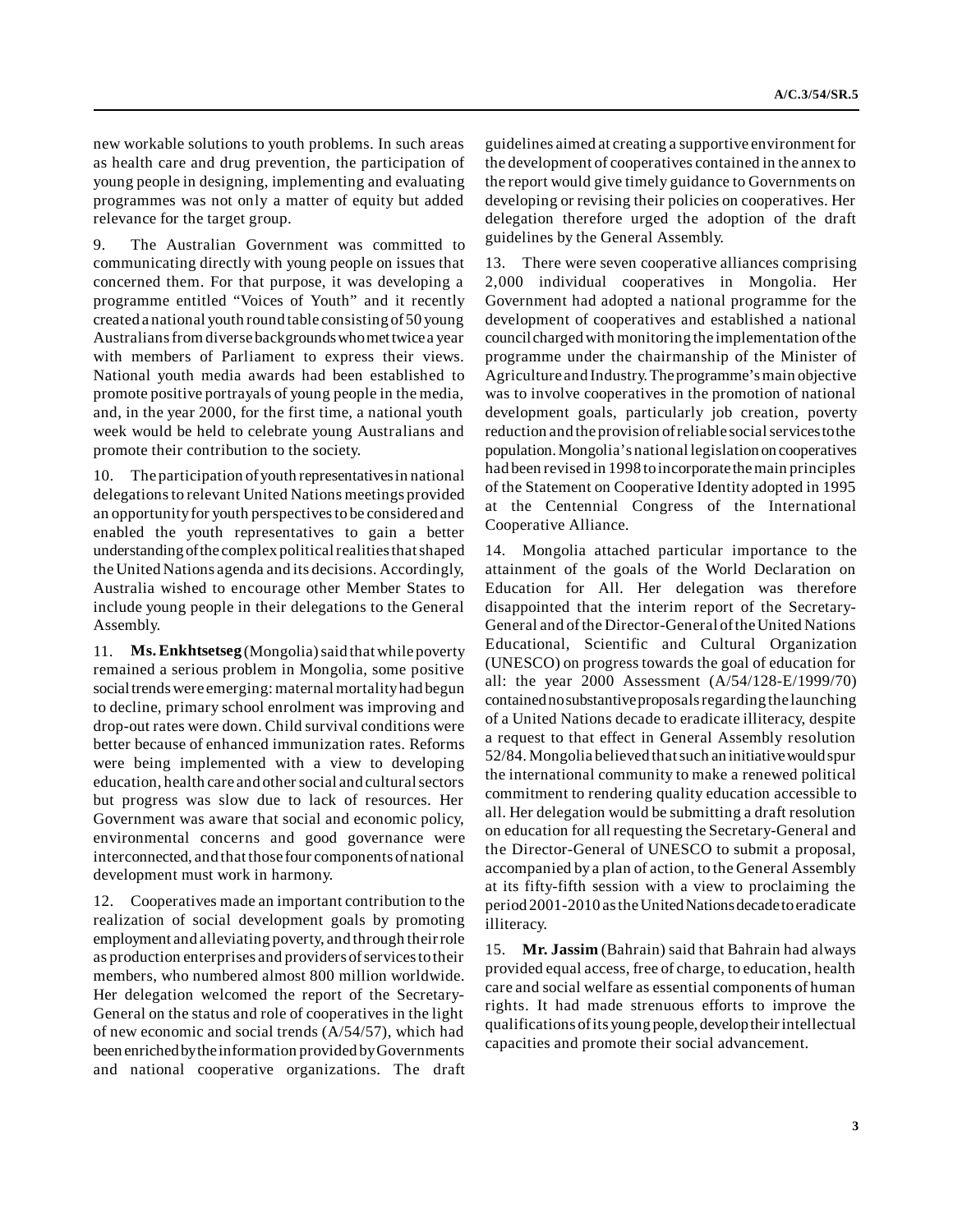16. With more than 70 per cent of government spending allocated to the infrastructure, social, economic and educational sectors, the benefits of development had been made available to the community in general, and had resulted in Bahrain's high ranking in the UNDP Human Development Index over the past five years.

17. The family was the fundamental nucleus of society and was recognized as such by the Constitution of Bahrain. Many of the country's governmental and non-governmental agencies had accordingly implemented family-oriented programmes, and the Bahrain Family Planning and Family Welfare Association had been established in 1975 in order to promote awareness of the concepts of family planning and reproductive health as legitimate human rights.

18. Bahrain had participated actively in the observance of the International Year of Older Persons in 1999. Respect for older persons was a cultural trait that was reflected in the country's policy and doubtless stemmed from the heritage of the people of Bahrain and the customs, traditions and values that embodied the principles of the Islamic religion and enjoined respect for parents and concern for the well-being of the elderly. The State had established legal guarantees of full rights for older persons and had enacted legislation providing for retirement insurance.

19. In implementation of the relevant United Nations resolutions, Bahrain had made much progress in providing for the welfare of disabled persons. State and nongovernmental agencies had accorded special attention to disabled persons in the belief that expenditure on their care and rehabilitation was a productive investment with a direct economic return in terms of human resources development. A National Institution for Services to Disabled Persons had been established, and its tasks included the formulation of appropriate public policy, the drafting of relevant legislation, the preparation of studies to identify needs, and cooperation with regional and international organizations operating in the same field.

20. **Mr. Shen Guofang** (China) said that the basis for global social development was the steady growth of the world economy in a stable and peaceful environment. To counter the adverse effects on that economy of the financial crises in some countries over the past two years all members of the international community must work together to promote steady economic growth in a spirit of responsibility and risk-sharing in order to achieve prosperity for all.

21. Poverty eradication should be the central task of global social development. Progress towards that goal had been slow thus far, and more than 1 billion people around the world were still living in extreme poverty. Given the economic interdependence deriving from globalization, developed countries had a duty to offer technological and financial assistance to developing countries in their efforts to eradicate poverty.

22. His delegation hoped that the special session of the General Assembly in June 2000 devoted to the follow-up to the World Summit for Social Development would give new impetus to global social development. The topics for discussion should include the impact of globalization, trade liberalization and the information revolution on global social development; problems related to rural development; and the enhancement of the role of the United Nations in coordinating international cooperation for social development. Developed countries should be urged to meet the official development assistance target of 0.7 per cent of gross national product, and a clear timetable should be worked out for the realization of that goal.

23. His Government would continue to implement the commitments made at the Copenhagen Summit. It was actively involved in the preparations for the special session. On 11 October 1999, it would host an international symposium on social development. Experts from different regions would be invited to discuss the role of Governments and the market in promoting social progress. The outcome of the symposium would be a direct contribution to the special session.

24. **Mr. Balanandan** (India) said that his delegation had paid close attention to events held to review the implementation of the World Programme of Action for Youth to the Year 2000 and Beyond and welcomed the adoption of the Braga Youth Action Plan at the third session of the World Youth Forum held in Portugal. His delegation expressed appreciation to the Governments of Turkey and Senegal for offering to host the forthcoming World Conference of Ministers Responsible for Youth and the next session of the World Youth Forum.

25. In an age of information revolution and globalization, issues related to youth should be seen in the context of social and economic development and the potential of youth to be a major force for social change through increased participation in political systems should be specifically acknowledged.

26. Five years after the declaration of the International Year of the Family in 1994, there was a need to take stock of new developments affecting the family. Problems arising from broken homes, neglect, economic stress and intergenerational conflict were on the rise everywhere. A fresh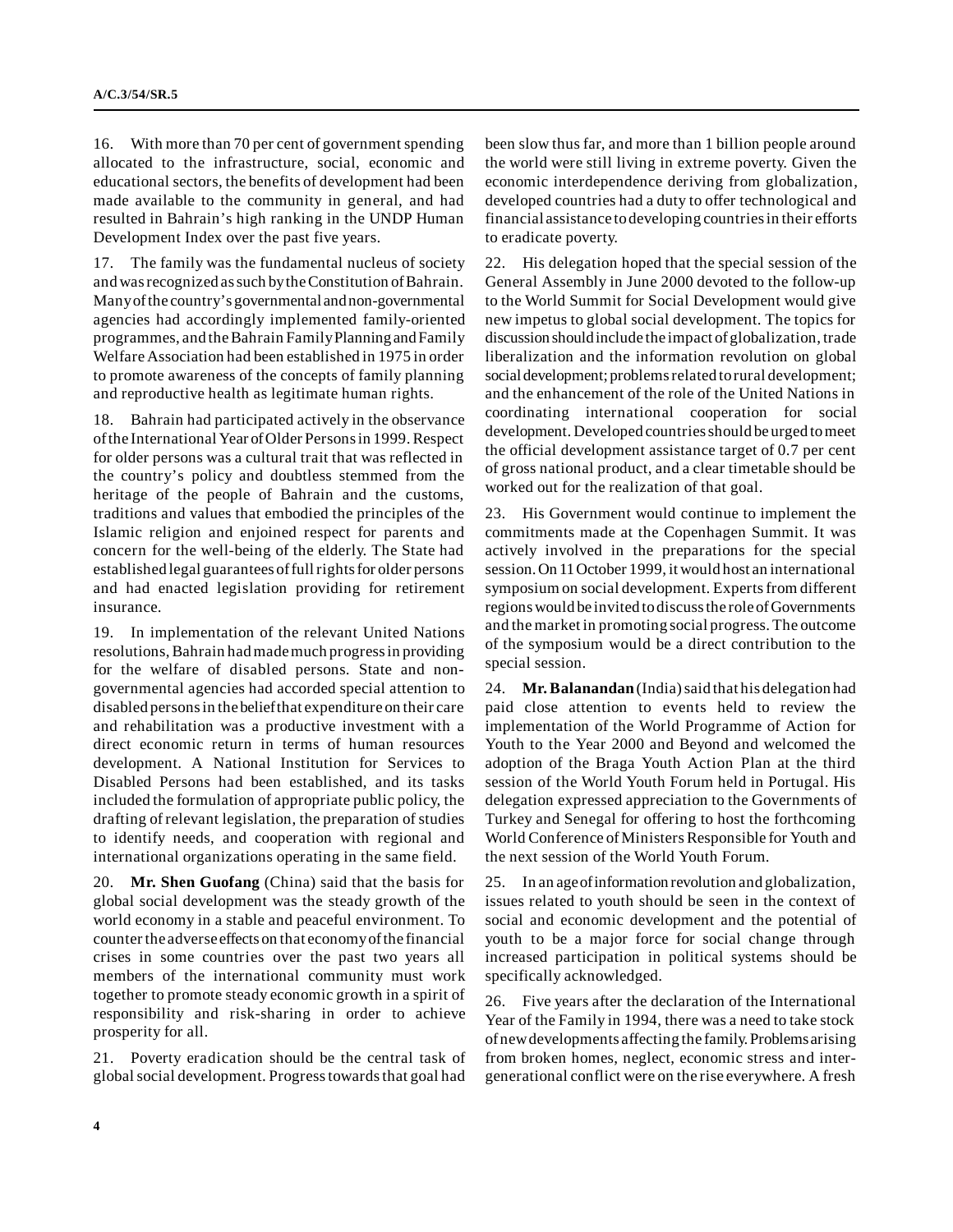assessment of the role of the family as an institution for social stability was needed.

27. The role of education as the primary instrument of progress could not be overstated. His delegation fully supported the report of the Secretary-General and of the Director-General of UNESCO (A/54/128-E/1999/70), which redefined education as going beyond literacy, to include the acquisition of skills and competence in different social settings.

28. Persons with disabilities should be targeted more effectively by the social services in order to unleash their productive potential. Education and affirmative action to provide sustainable livelihoods for the disabled were a necessity. The World Programme of Action concerning Disabled Persons, the United Nations Standard Rules for Equalization of Opportunities for Persons with Disabilities, and the Long-term Strategy to Implement the World Programme of Action concerning Disabled Persons to the Year 2000 and Beyond were important initiatives in achieving that objective.

29. While the significance of cooperatives had dwindled in the context of rapid globalization and corporate transnationalism, cooperatives now had a new role to play as organizations for self-help and self-reliance. By pooling resources, contributing voluntary labour and bargaining collectively, societies could provide themselves with health care, education and other basic services at the grass-roots level without awaiting action by Governments. His delegation therefore welcomed the guidelines aimed at creating a supportive environment for the development of cooperatives, as outlined in the report of the Secretary-General on the subject (A/54/57), and was glad to have cosponsored the draft resolution on cooperatives.

30. **Ms. Oliverio-Relang** (Marshall Islands) said that, over the last three years, her country had faced the challenge of economic reforms, natural phenomena such as El Niño and the effects of the Asian financial crisis. Together with the country's high population growth rate of 3.8 per cent, those factors had affected social development. The Marshall Islands endorsed unreservedly the outcome of the World Summit for Social Development, particularly the 20/20 principle, and spent more than 20 per cent of its budget on social issues. Its national policies on population, women and youth were the primary instruments for fulfilling the commitments made at the Summit.

31. To overcome the difficulties of living in a small island developing State where the main services and activities were concentrated in only two urban centres, the country had established a mobile team for community development to provide outlying communities with information on nutrition and population issues. The Ministry of Education carried out a similar campaign on community-based local governance for outer island local governments and communities. Those efforts were intended to empower communities for social development at the grass-roots level. In addition, the Government would convene a second National Economic and Social Summit to build partnerships for the benefit of the outer island communities.

32. With 50 per cent of its population under the age of 15, the Government faced major challenges in ensuring social development, equality and progress and in meeting the steadily increasing demand for educational and health services. Government initiatives such as the National Youth Policy would help young people to meet some of the challenges of the new millennium. In addition, the nongovernmental organization Youth to Youth in Health implemented a programme on health awareness, leadership skills, peer teaching and cultural appreciation that targeted young people at high risk for unwanted pregnancy, suicide or alcohol abuse. The success of that programme was largely responsible for the continuing decline in births among teenagers. Currently, the organization was seeking donor contributions to build a youth health centre; the Government stood ready to provide information on that project to interested donor countries and agencies.

33. **Mr. Ryan** (Ireland) said that, in October 1998, Ireland had hosted the United Nations Workshop on Technology and Families. In exploring the impact of the technological revolution on families, the Workshop had emphasized the areas of education, communication and information; work and employment; and health and basic social services. It had focused, *inter alia*, on the societal and lifestyle consequences of the introduction of technology into society.

34. The participants in the Workshop had called for research on the impact of technology on families, for parallel development of opportunities through adult education and for early recognition that families should not become simply passive recipients of services. In addition, they had agreed that the privacy and integrity of personal information stored on computer must be protected. The findings of the Workshop would help to guide Governments in investigating the changes experienced by families as a result of technological innovation. Of particular relevance were the employment opportunities generated through a more directed application of new technologies, *inter alia* for disabled family members.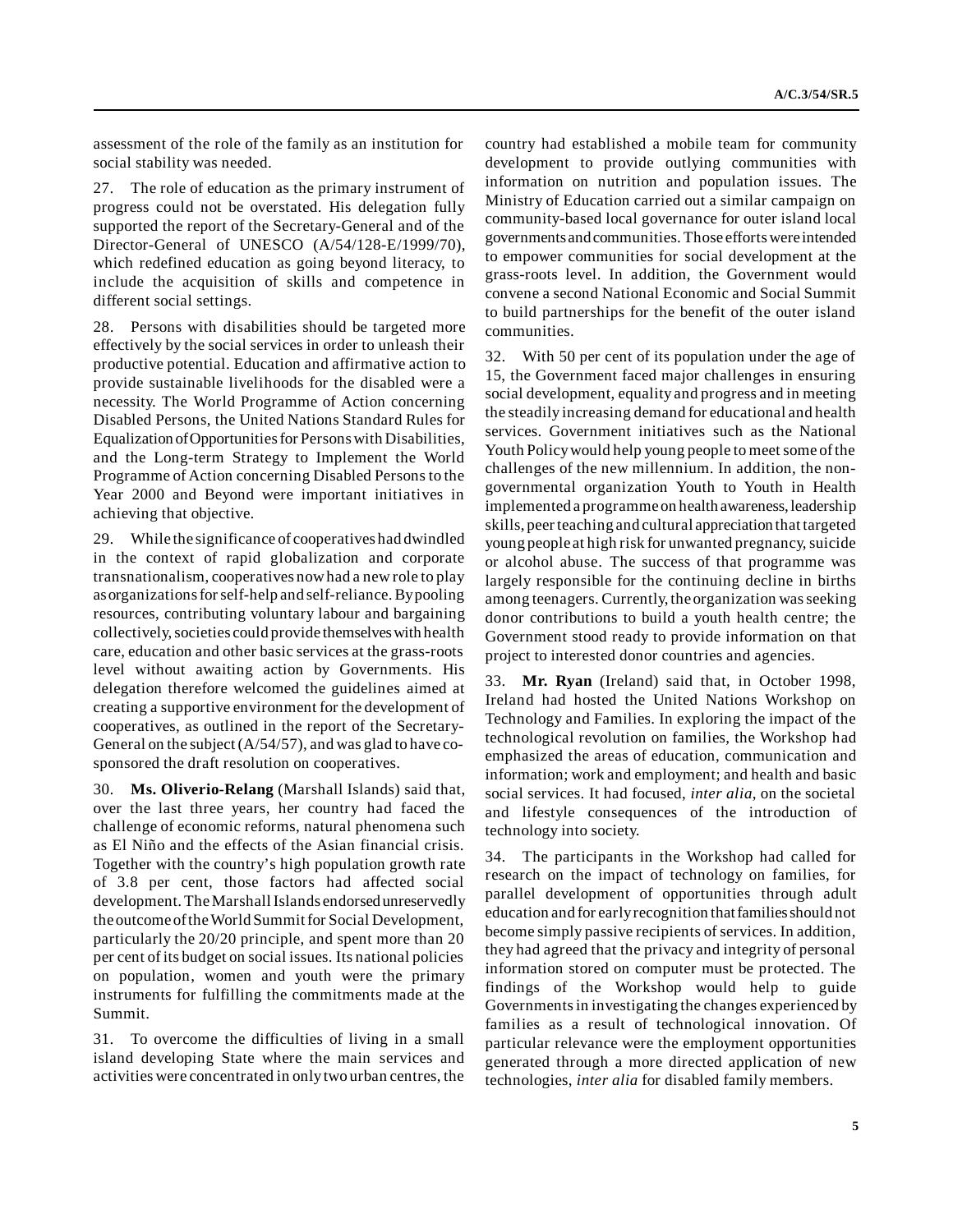35. The discussions at the Workshop had also dealt with the special needs of developing countries in coping with modern technology and the ways in which new communications technologies could increase access to health and basic services in those countries. The participants had recommended the use of family impact assessments in framing policies involving technology. Moreover, they had acknowledged the potential of nongovernmental organizations to help families minimize the negative impact of the Internet on children and young people and to act as partners in the delivery of social services and preventive health care.

36. **Mr. Rabuka** (Fiji) said that improved longevity had created the "greying" of society in Fiji so that between 1995 and 2025, the number of people over the age of 60 was expected to increase by 233 per cent. However, the economic and social implications of that demographic shift were not yet fully recognized or understood. Senior citizens in Fiji were not required to pay value-added tax on basic food items or on medical expenses and supplies. Plans were under way to make available loans of up to \$2,000 from the country's Poverty Alleviation Fund, improve social security for the elderly and destitute and enable self-employed persons to contribute to the Fiji National Provident Fund so that they could benefit from the Fund's retirement scheme.

37. Discrimination on the ground of disability was prohibited in Fiji, and aggrieved persons could seek legal redress for denial of their fundamental human rights. The National Council for Disabled Persons provided the framework for government action with respect to the disabled and for the implementation of the relevant international instruments. The Government was committed to ensuring the rehabilitation of the disabled so that they could be gainfully employed. It acknowledged that more could be done to guarantee the full and equal participation of the disabled in community affairs and to ensure the exercise of their human rights, but it needed time and resources to meet its obligations.

38. The dissolution of the extended family owing to the migration of some family members to urban areas in search of employment presented a major social challenge. The Government of Fiji was committed to strengthening the family; to that end, it was reviewing the current rates of taxation and allowances. The family component of development projects and the family activities of the specialized agencies should be strengthened to build institutional capacity for research, data collection and collaboration among States and to support the formulation and implementation of family-related policies and

programmes in developing countries, especially small island developing States.

39. Fiji agreed with the view, expressed in the report of the Secretary-General on the implementation of the World Programme of Action for Youth to the Year 2000 and Beyond (A/54/59), that the situation and prospects of young people were closely related to the general economic and social conditions in each country and to the State's economic ability to generate employment. Fiji was carrying out a number of activities to implement the World Programme of Action, including agricultural and nonagricultural skill training, youth training and the formulation and implementation of an integrated intersectoral policy for youth development in the new millennium. Society as a whole paid the price for the high rates of youth unemployment and underemployment.

40. Fiji appreciated the World Bank's enhanced poverty strategy, which would involve the International Monetary Fund (IMF) and other actors. However, national efforts to achieve economic growth required an enabling international trading environment imbued with a strong sense of economic and social justice. In particular, small island developing States such as Fiji could not receive an equitable share of the benefits of the global trading system without improved market access, special and differential treatment of their products and enhanced institutional capacity to make the most of global trading opportunities. In the forthcoming World Trade Organization (WTO) negotiations on trade liberalization, it must be borne in mind that the global trading system could not become a level playing field without the free movement of human capital. The failure to incorporate human resources into globalization and trade liberalization was responsible for the slow economic development of many developing countries.

41. Fiji was disappointed by the apparent reluctance of its partners to meet their obligations under the Programme of Action for the Sustainable Development of Small Island Developing States. The international community could not turn a blind eye to the situation of the poor in developing countries or to the efforts made at the national level to address the needs and concerns of the poor. The commitments made at the international level must be translated into action to help the poor regain their dignity and find a meaningful existence.

42. **Mr. Al-Sudairy** (Saudi Arabia) said that his Government was doing its utmost to achieve the highest standards of social development. The country's Basic Law of Government, which was based on the teachings of Islam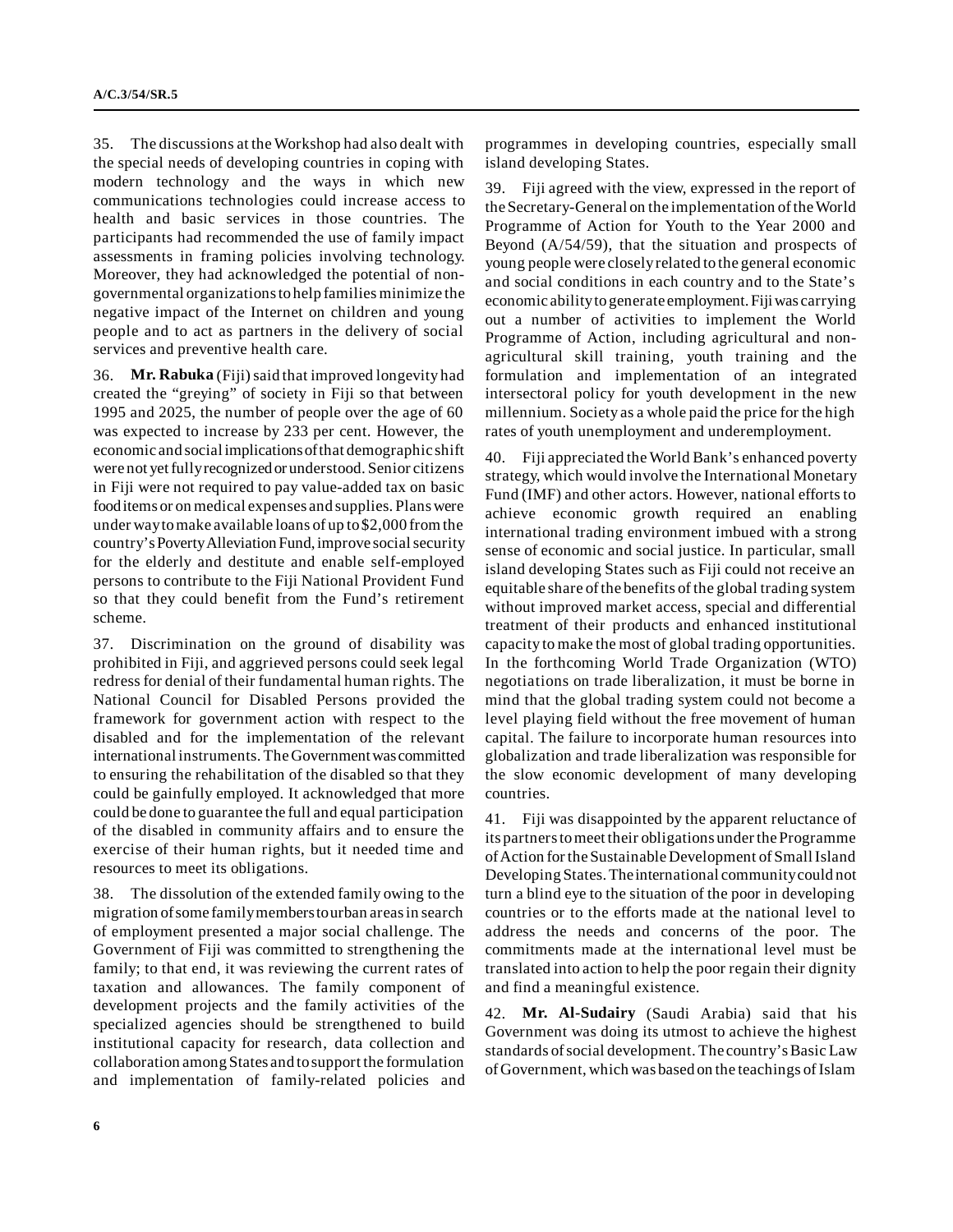and the principle of consultation, ensured a secure social climate through the enactment of laws and regulations that protected members of society from injustice and discrimination or anything that might restrict their freedom of movement or action. Social welfare services helped to protect the community from deviance and adverse social manifestations while endeavouring to make inactive human resources productive and self-supporting.

43. The Social Security Administration had been established in 1962, and its functions included the oversight and regulation of assistance to entitled families and individuals. It provided two types of assistance, namely allowances and welfare benefits. Allowances were for those disabled by advanced age, for orphans and the fatherless and for widows and divorced women who had no one to support them; and welfare benefits were for the totally disabled, the families of prison inmates and the victims of random catastrophes and disasters.

44. The Government's efforts were supplemented by those of charitable institutions and non-governmental organizations motivated by Islamic principles and teachings. The Ministry of Labour and Social Affairs encouraged citizens to establish voluntary organizations to meet the needs of individuals and groups at the local level, and there were 142 such charitable societies that received annual subsidies from the Government.

45. Pursuant to the Government's policy of promoting the welfare and productive employment of disabled persons, opportunities were available to them in governmental and non-governmental agencies. In workplaces where 50 or more persons were employed, and where the nature of the work permitted, at least 2 per cent of the workforce were required to be suitably trained disabled persons.

46. The health care provided by the Saudi Arabian Government in pursuance of the principle of "Health for all" as a national strategy had produced effective results. The statistics on numbers of doctors, hospitals, hospital beds and health centres and on the ratios of doctors and nurses to the general population showed that there had been a great and rapid expansion in health care with a high percentage of the population immunized against major diseases resulting in a sharp decline in the numbers of victims of such diseases. Saudi Arabia ranked with the industrially advanced countries in terms of its infant mortality rate and under-5 mortality rate.

47. Saudi Arabia had achieved the goals established in the 1995 Copenhagen Declaration on Social Development and Programme of Action of the World Summit for Social

Development. It had done so through a combination of conservatism and contemporaneity. Its conservatism had focused on the preservation of religious and moral values through the application of Islamic principles, and its contemporaneity had consisted in the pursuit of overall development with a view to ensuring the well-being of the members of the community with due regard for the formation of a worthy and productive citizenry that was aware of its responsibilities and its role in serving society.

48. **Mr. García González** (El Salvador) said that he supported the statement made on behalf of the Group of 77 and China under agenda item 106. In line with the World Programme of Action concerning Disabled Persons and the elements suggested in the Long-term Strategy to Implement the World Programme of Action concerning Disabled Persons to the Year 2000 and Beyond, his Government had set up a national commission to propose revisions and reforms of current legislation concerning disabled persons which had led to the establishment of a National Council for the General Welfare of Persons with Disabilities (CONAIPD) to meet the enormous demand from Salvadorans who suffered from some type of disability as a direct result of the armed conflict.

49. The Council was made up of a number of government Ministries and institutions that dealt *inter alia* with the family, health, education, labour and social security and of various non-governmental organizations. It had prepared a draft law on the equalization of opportunities for persons with disabilities, which would introduce a legal regime for persons with any type of physical or mental disability and would establish the care institutions and agencies they required. The Council had also prepared a policy document on the equalization of opportunities for persons with disabilities. Those efforts had been widely publicized through an information programme on disability designed to raise awareness of the issue and to suggest ways in which the population could support the Council's activities.

50. National efforts to assist the disabled must be linked to those of the international community, particularly through the implementation of the relevant suggestions made at the World Conference on Human Rights, the International Conference on Population and Development, the World Summit for Social Development, the Fourth World Conference on Women and the second United Nations Conference on Human Settlements. He hoped that national and international efforts would be redoubled to ensure that the deliberations at the 2002 quinquennial review and appraisal of the World Programme of Action adequately reflected the issues that must be addressed in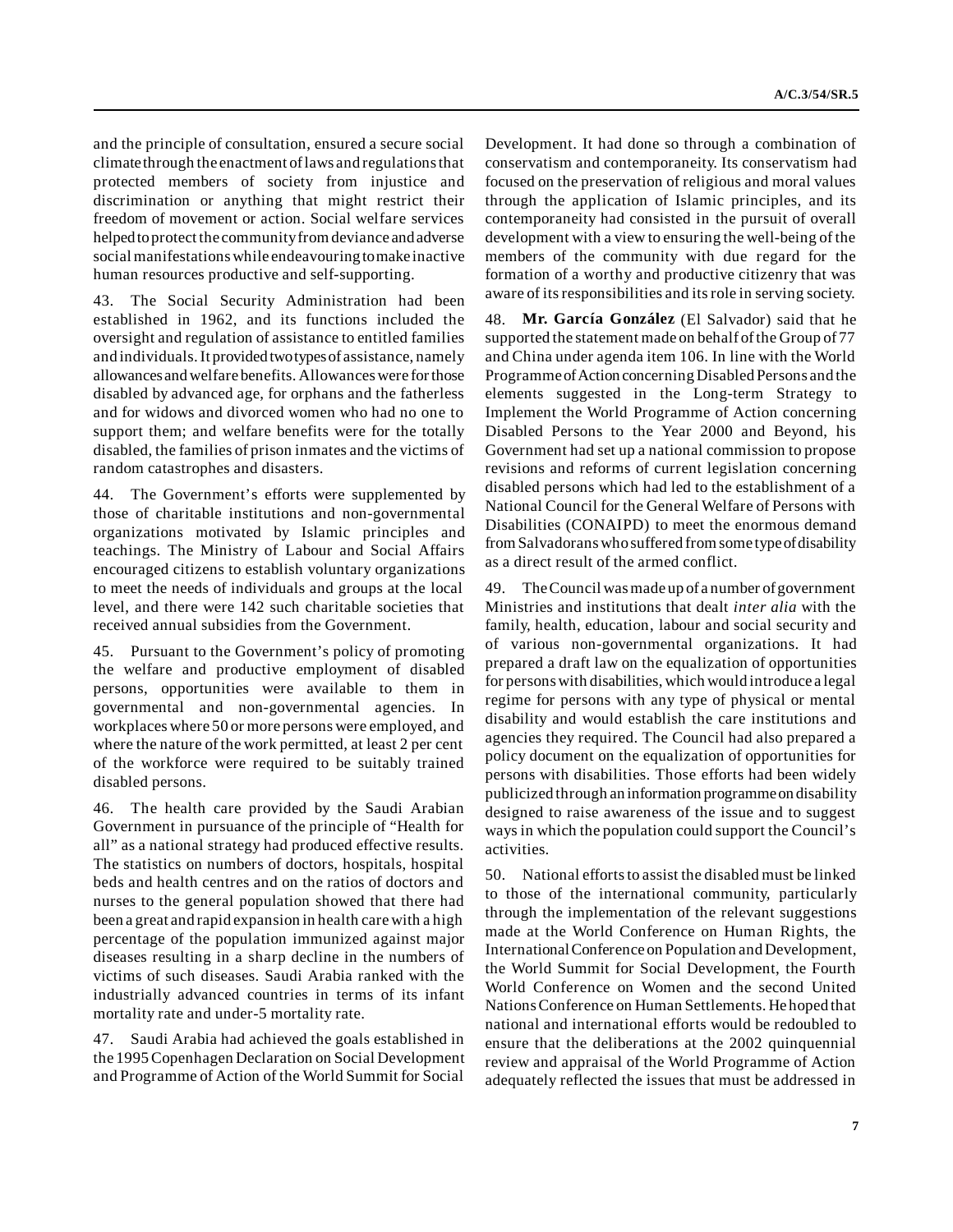the areas of social integration, technology, information and comprehensive protection to guarantee equitable development for the disabled in the new millennium.

51. **Mr. Sergiwa** (Libyan Arab Jamahiriya) said that at the threshold of the new millennium the world social situation was deteriorating: the rich were getting richer, and the poor were getting poorer; unemployment was on the rise; and in many countries social inequality was growing. The situation would continue to worsen in the absence of the political will to create an international climate that was supportive of national efforts to eliminate poverty, create full and productive employment and achieve social integration.

52. The disabled constituted a vulnerable group that merited the concern of the international community to integrate them into their societies and to implement the World Programme of Action concerning Disabled Persons. The Libyan Arab Jamahiriya had taken the initiative with respect to the proclamation of 1981 as the International Year of Disabled Persons and had chaired the Advisory Committee for the Year. Its concern for disabled persons and the fact that it had sought to alert the international community to their plight should not be surprising because the country continued to have a great number of citizens who had been disabled by the mines and other remnants of war left there after the Second World War. His delegation reiterated its demand that the countries responsible should comply with the General Assembly resolutions requiring them to remove the mines and to provide compensation for the damage caused. The mines were still maiming, disabling and killing innocent people.

53. The breakup of families and the disappearance of the extended family from any societies had exacerbated the problems faced by older persons and had led to a search for alternative ways to provide them with social services. The observance of the International Year of Older Persons in 1999 had been a step in the right direction and had promoted awareness of the needs of the elderly and of their contributions to society.

54. His delegation affirmed the right of young people to education, employment and health care. The implementation at the national level of the World Programme of Action for Youth to the Year 2000 and Beyond level would promote the formulation of integrated national youth policies designed to satisfy the needs and aspirations of young people and to involve them in all matters that concerned them.

55. Among the social and economic measures and policies aimed at developing its human resources, the Libyan Arab Jamahiriya provided education to all free of charge until completion of the elementary level, free health services, and free social security services for widows, disabled persons and the elderly. It strived for equality between the sexes, enhancement of the role of women in development and the protection of the family as the foundation of society. It had enacted legislation providing numerous benefits to disabled people, enhancing their role in society and insuring equal opportunities for them. Special attention was paid to developing the skills and abilities of young people by ensuring their right to education, quality health care and employment and by meeting their special needs and promoting their participation in development and decision-making.

56. Those developments had taken place despite the coercive economic sanctions imposed on the Libyan people in the early 1990s, which had caused it enormous losses and had impeded plans and programmes designed to meet the needs of vulnerable groups in society.

57. **Ms. Ramiro Lopez** (Philippines) said that the situation of persons with disabilities in her country was of increasing concern to her Government since about 10 per cent of the population was disabled. Government policy stressed prevention of disability, rehabilitation and equalization of opportunities for disabled persons, protecting their rights and providing services to hasten their integration into society. The human rights of disabled persons had been protected by the adoption of the Magna Carta for Disabled Persons in 1992, the inclusion of a separate section on disabled persons in the national human rights plan for the period 1996-2000, and the strengthening of the accessibility law.

58. Her delegation noted with satisfaction the encouraging developments outlined in the report of the Secretary-General on the implementation of the World Programme of Action concerning Disabled Persons (A/54/388), including the increased interest of nongovernmental organizations, civil society and the private sector in equalizing opportunities for persons with disabilities through the innovative use of information technology. Her delegation expressed its appreciation to the United Nations Department of Economic and Social Affairs for its assistance in organizing the seminar on Internet accessibility and persons with disabilities that had been sponsored by the Association of South-East Asian Nations (ASEAN).

59. Further efforts to promote the rights of persons with disabilities and equalize opportunities for them were needed. Her delegation would welcome an exchange of best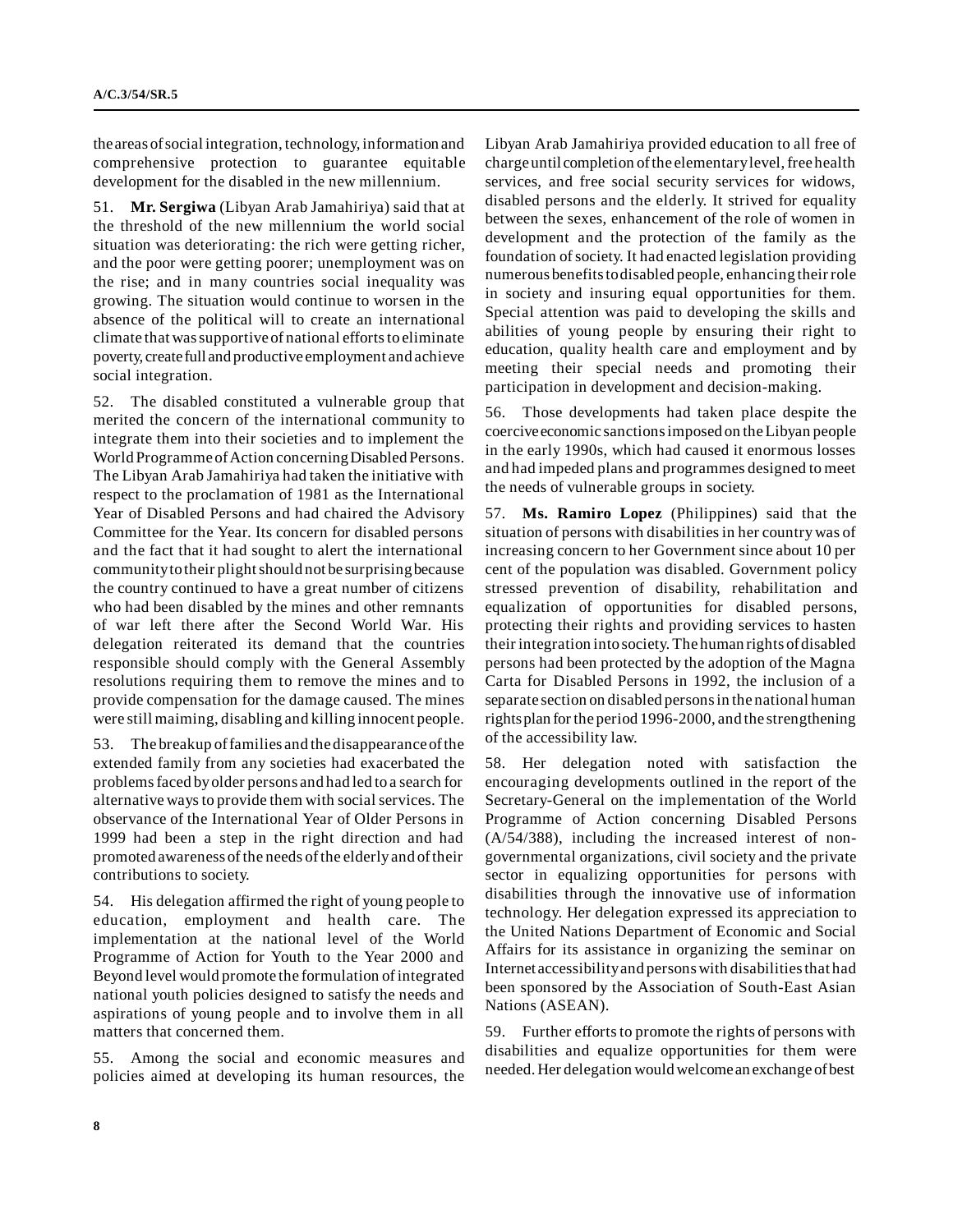practices in those areas and a greater focus on the needs of disabled children. In that regard, it was crucial to generate information and comparable data in order to monitor and promote the implementation of the World Programme of Action. Her delegation called upon Member States to make use of the technical expertise of the United Nations Statistics Division for that purpose.

60. The global youth population, now numbered one billion, and the magnitude of youth concerns could not be ignored. Her Government had formulated a medium-term youth development plan for the period 1999-2004 and had strengthened the participation of youth in governance by appointing a Commissioner on Youth and establishing a capacity-building programme for youth leaders. Her delegation noted with satisfaction the increasing number of Member States that had implemented national youth programmes and welcomed the holding in Portugal in 1998 of the World Conference of Ministers Responsible for Youth and the World Youth Forum of the United Nations System.

61. Her delegation also welcomed the Secretary-General's proposal that United Nations research and policy initiatives should be focused on the further implementation of the World Programme of Action, as stated in paragraph 92 of document A/54/59. Her Government also supported efforts to strengthen the Youth Unit of the Secretariat through the provision of United Nations interns and volunteers.

62. Turning to the report of the Secretary-General on the follow-up to the International Year of the Family (A/54/256), she said that her Government was continuing to implement its plan of action for the family for the period 1994-2000. That plan addressed family concerns in such areas as livelihoods, family values and culture, criminality and domestic violence. Her delegation supported actions that included a family-sensitive approach to development strategies; for that reason, it welcomed the family-related activities of the Secretariat, including the efforts to monitor the impact of global social and economic trends on families.

63. Beyond national efforts, addressing pressing social development issues required international cooperation. There was a need to prepare human resources, particularly in developing countries, for globalization and modernization, while at the same time promoting greater social cohesion.

64. **Mr. Donokusumo** (Indonesia) said that the impact of the global economy on youth had been particularly harsh in some countries. Declining levels of official development

assistance and financial flows, as well as debt obligations, had adversely affected the daily lives of young people. His delegation therefore agreed with the Secretary-General that youth problems should be seen in the context of the current state of international cooperation and it reaffirmed the importance of the World Programme of Action for Youth to the Year 2000 and Beyond.

65. His Government had incorporated issues concerning youth into its five-year development plans. Despite recent setbacks, Indonesian young people had continued to play an active and vibrant role in the exercise of democracy.

66. His delegation welcomed the interim report of the Secretary-General and of the Director-General of UNESCO on progress towards the goal of education for all by the year 2000 (A/54/128-E/1999/70) and the fact that more than two thirds of the world's population were now literate. His Government remained committed to achieving the goal of basic education for all by the year 2003.

67. His delegation supported initiatives to increase awareness of international norms and standards for the disabled that were essential if disabled persons were to engage in mainstream activities. In 1997 his Government had adopted Public Act No. 4 on the Disabled Person, which stipulated the equal rights of the disabled, including their right to have access to social services. His Government remained committed to strengthening the social safety net and to providing, within its limited means, for the disabled and other vulnerable groups.

68. **Mr. Fadaifard** (Islamic Republic of Iran) said that the momentum of social development in Iran had quickened, with further initiatives being taken to implement the Copenhagen Declaration and with global awareness on ageing being raised as a result of the observance of the International Year of Older Persons. Nevertheless, nearly five years after the World Summit for Social Development, progress towards compliance with the Summit commitments had not been as great as had been hoped.

69. Although Governments bore the primary responsibility for the creation of an enabling environment for social development, the international community must participate in that effort in view of the interdependence between national and international economies. Trade issues, in particular the removal of non-trade barriers and unilateral coercive measures, needed to be addressed. Another area of concern was the unfavourable international financial situation, which had derailed the social development efforts of developing countries in recent years.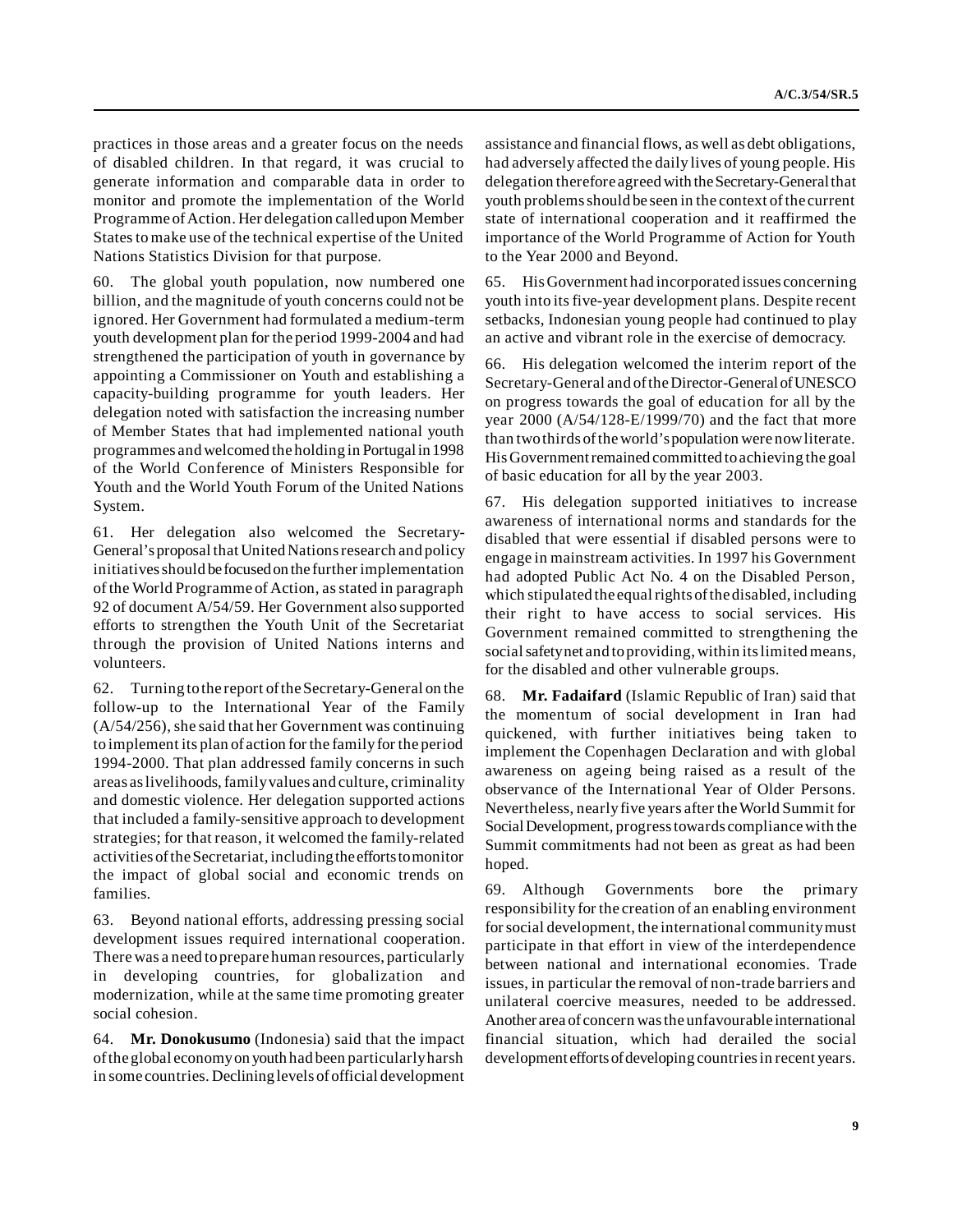70. The goal of full employment was also far from having been achieved. The problem needed to be addressed nationally, by supporting the private and informal sectors, promoting self-employment, providing credit facilities to the unemployed, encouraging the creation of volunteer organizations and investing in training programmes; internationally, by dismantling trade barriers, ensuring adequate capital flows to developing nations, encouraging technology transfer, alleviating the debt burden and sharing experiences.

71. The Government of the Islamic Republic of Iran accorded the highest priority to social justice, understood as the creation of equal opportunities for all citizens, particularly in their access to social services. It had made social development one of the prime objectives of its second five-year national development plan instituted in 1995. Despite the adverse effects of external conflict, social indicators showed that during the second decade of the Islamic Revolution the country had made great strides in the implementation of social development plans, although their sustainability would require fundamental economic reforms. Some measures to improve the economic condition of lower-income families had been taken and others were planned under both the second and third fiveyear plans.

72. Recognizing the importance of involving youth in the cultural, social and economic life of the society, the Government in March 1999 had created the National Youth Centre as the executive body for the previously established Supreme Council for Youth. Some of the main functions of the Centre were to coordinate policy implementation with other organizations, both governmental and non-governmental; devise and execute projects to meet the needs of young people; help create new vocational and educational opportunities; ensure greater access of young couples to housing; and conduct studies on issues of importance to youth. Other promising initiatives for youth included the establishment of a parliamentary committee on women, family and youth and the creation of a data bank on youth. Among the successes were observable increases in levels of education and rates of employment.

73. **Mr. Ocazionez** (Colombia) said that his delegation supported the statements made by Guyana on behalf of the Group of 77 and by Mexico on behalf of the Rio Group.

74. His delegation noted with satisfaction the efforts made by the Special Rapporteur of the Commission for Social Development for the implementation of the United Nations Standard Rules for Equalization of Opportunities for Persons with Disabilities.

75. Science and technology had made an impressive contribution to the well-being of persons with disabilities, especially by improving their mobility and speech capacities. While his delegation welcomed the opportunities offered by the Internet, efforts should be made to ensure that technological advances helped to eliminate the disparities in living conditions between the North and South countries.

76. In Colombia, the situation of persons with disabilities was a growing public health problem. Accordingly, his Government had announced a national plan of action for disabled persons for the period 1999-2002. While there were as yet no reliable statistics on the size of the disabled population, it was estimated that about 4.5 million Colombians suffered from physical, sensory and mental limitations. For that reason, his delegation expressed appreciation for the efforts made by the United Nations Statistics Division to prepare a manual that could assist countries in compiling data.

77. The national plan was his Government's response to the recommendations contained in General Assembly resolution 52/82 concerning accessibility, provision of services and employment for the disabled. It encompassed such areas as prevention and rehabilitation, education, family and job integration, greater access to sports, cultural recreation and tourism, as well as communication and transport.

78. The plan's main goals were to reduce the frequency of events leading to disability and invalidity, to strengthen and expand social services, and to increase the economic and social integration of persons with disabilities. His Government hoped that its efforts would be strengthened through international cooperation with the United Nations and non-governmental organizations.

79. **Mr. Mahbubani** (Singapore) said that it was far from certain that Western society had found the right answers to the social questions facing all nations. Many developed Western societies were plagued by high crime rates, high personal insecurity, high divorce rates, growing numbers of single-parent families and increasing drug use. Nevertheless, they continued to export their values vigorously. Many of those values were being transported through the television programmes and movies that reached into homes everywhere thanks to satellite TV. The lifestyles deemed acceptable in Hollywood — single parenthood, gay marriages, drug consumption — were unfortunately seen as models by many young people around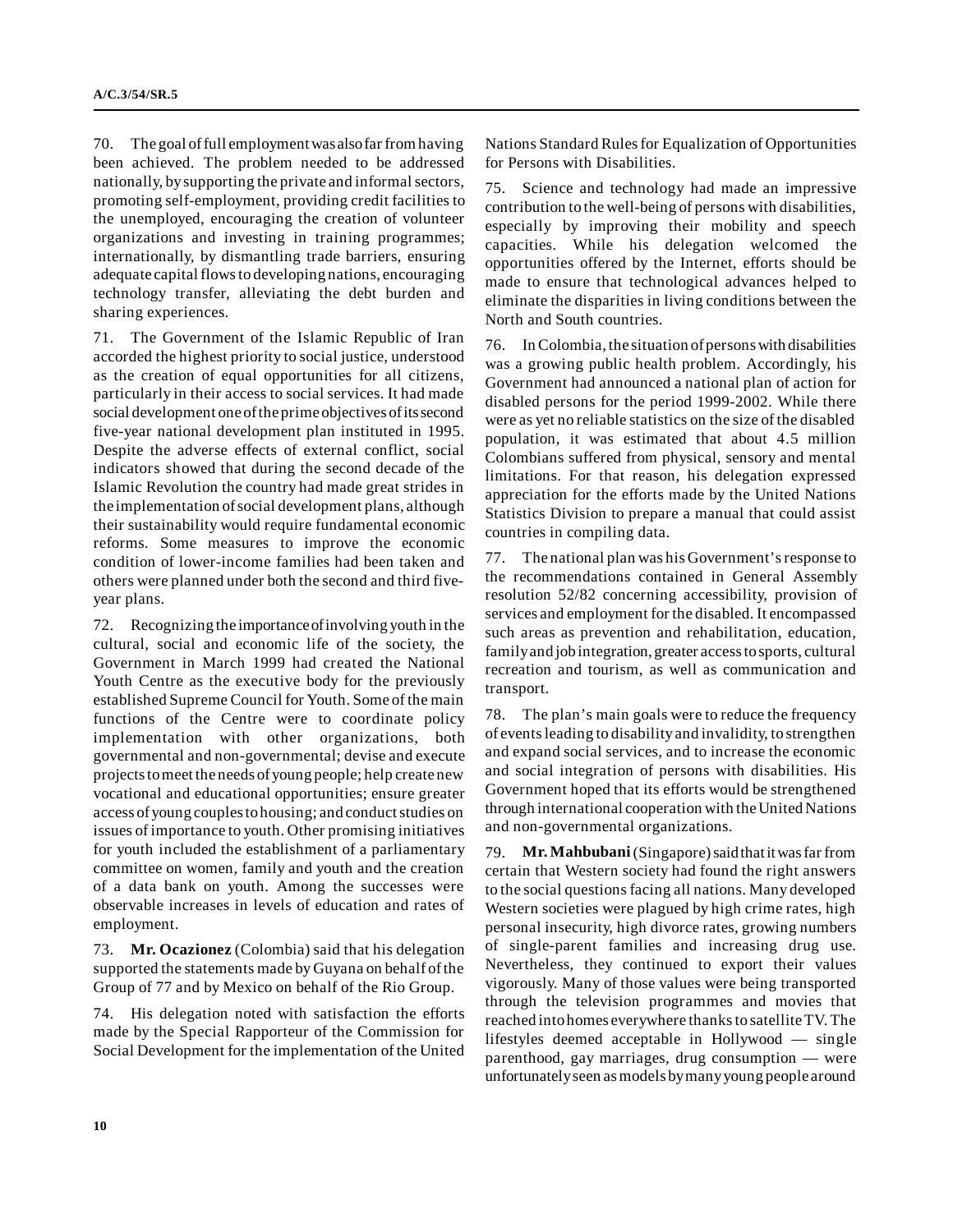the globe. Each society was obliged to find its own means of educating its people on the dangers of adopting such lifestyles.

80. Western values were being exported actively through proselytizing and coercion. As an example, the European Union planned to introduce a resolution in the Committee calling upon all States to abolish the death penalty and was prepared to coerce some developing countries, especially aid recipients, to vote in favour of the social value systems it favoured.

81. The point at issue was not the merits of the death penalty but the right of a small group of countries from one continent to impose their views on the rest of the world. Each society made its decision on the death penalty on the basis of a complex matrix of social, cultural and religious values. In pushing for abolition of the death penalty the European Union was declaring that its value system was superior to those of other societies. Many European values, such as the rule of law, had been proven to be of great benefit and had been adopted by other countries. But they had made that choice voluntarily; it had not been forced to upon them.

82. It might seem strange to speak at length about the death penalty in a speech about the importance of the family, but the issues were interrelated. Value systems all over the world were being challenged by the new global onslaught of information and new forms of cultural imperialism. Societies outside of the developed world were being subjected to social, economic and political pressures to change. If the family patterns found in many developed societies became the global norm, the traditional family composed of two parents in a stable marriage who protected and nurtured their children might be endangered.

83. The twenty-first century would witness a great social debate, a new Darwinian contest for the survival of the best social values and practices. Ideally each society should be allowed to choose freely. The problem was that the developed societies would like to use the political and economic strength they had accumulated to force the rest of the world to accept their social prescription. It was to be hoped that the Committee would not allow such coercion to succeed.

84. **Mr. Mutaboba** (Rwanda) said that the Government of Rwanda had been working to reverse the terrible devastation caused by the wave of killing in 1994 and to move forward on a path of social development that emphasized the inherent capacities and values of individuals. With support from friendly countries and international institutions, it had rehabilitated infrastructure, including industries, roads, and technical institutions, so that production had increased. Basic commodities and services were once again available. Inflation had been reduced to 2 per cent, to the great satisfaction of the citizens, as well as the International Monetary Fund and the World Bank. The country's financial institutions had been granting soft loans to finance individual projects. Nonetheless, much remained to be done. Unemployment and health problems, notably HIV/AIDS and malaria, presented a difficult challenge. Rwanda appealed to the international community to supplement the efforts of the Government.

85. Rwanda had a separate Ministry of Youth because of the importance it attached to youth issues. The experience of Rwanda showed how grave the youth problem could be when young people were misdirected into criminal activities. The majority of the genocidal forces in 1994 had been drawn from the ranks of youth and trained by the ruling genocidal regime to serve as militia. As a result, much time and effort had to be spent to rehabilitate young people who had been turned into killers and rapists. Another youth initiative had been to organize solidarity camps to bring together young people from all over the country to engage in open political dialogue. The majority of Rwandan youth were unaware of their human rights and had to be taught.

86. Since poverty could lead youth into dubious activities, the Government and civil society worked hand in hand to set up micro-credit schemes to fund joint ventures, thus creating employment and improving standards of living. Technical institutions had been set up to teach urgently needed skills, thanks to the assistance of the United Nations Development Programme, the United States of America, the Russian Federation and other friendly nations.

87. As in other African societies, it was natural to Rwandans to respect older persons as sources of inspiration, guidance and knowledge of the past. Many older persons had been left on their own when their families had been massacred in 1994 and were receiving government assistance. The events of 1994 had also left many people injured, physically or mentally. They had been organized into cooperative movements to make assistance easier, and some were living together in socalled "grouped villages", an arrangement which improved morale.

88. **The Chairman** drew attention to Economic and Social Council resolution 1999/18 entitled "Policies and programmes involving youth", contained in document